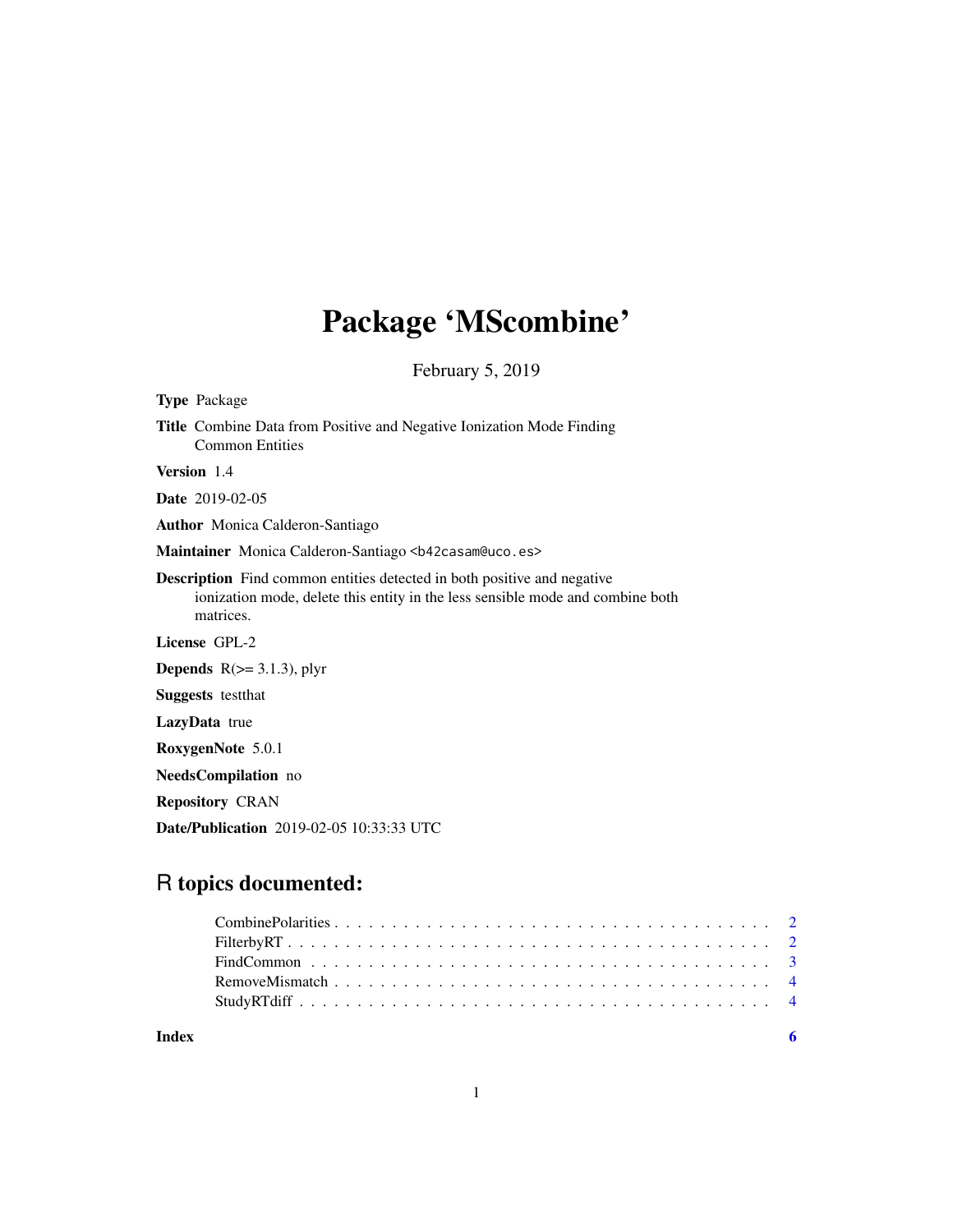<span id="page-1-0"></span>CombinePolarities *Combine positive and negative matrices*

# Description

Take positive and negative matrices and combine them by deleting redundat entities.

# Usage

CombinePolarities(POSITIVE, NEGATIVE, CommonEntitiesFiltered)

#### Arguments

| POSITIVE               | A matrix with positive entities information (Compound Name, Mass, RT, and<br>multiple columns with the area of the compound in samples) |
|------------------------|-----------------------------------------------------------------------------------------------------------------------------------------|
| NEGATIVE               | A matrix with positive entities information (Compound Name, Mass, RT, and<br>multiple columns with the area of the compound in samples) |
| CommonEntitiesFiltered | The data set generated with the Filterby RT function.                                                                                   |
|                        |                                                                                                                                         |

# Examples

## Not run: CombinePolarities(POSITIVE,NEGATIVE,CommonEntitiesFiltered)

## End(Not run)

FilterbyRT *Filter by RT residuals*

# Description

Remove those entities with residuals above and below a maximum and minimum specified value.

#### Usage

FilterbyRT(CommonEntitiesImproved, MaxResidual, MinResidual)

#### Arguments

| CommonEntitiesImproved |                                                     |
|------------------------|-----------------------------------------------------|
|                        | Data set resulted from the RemoveMismatch function  |
| MaxResidual            | Maximum residual allowed for RT+ vs RT- association |
| MinResidual            | Minimum residual allowed for RT+ vs RT- association |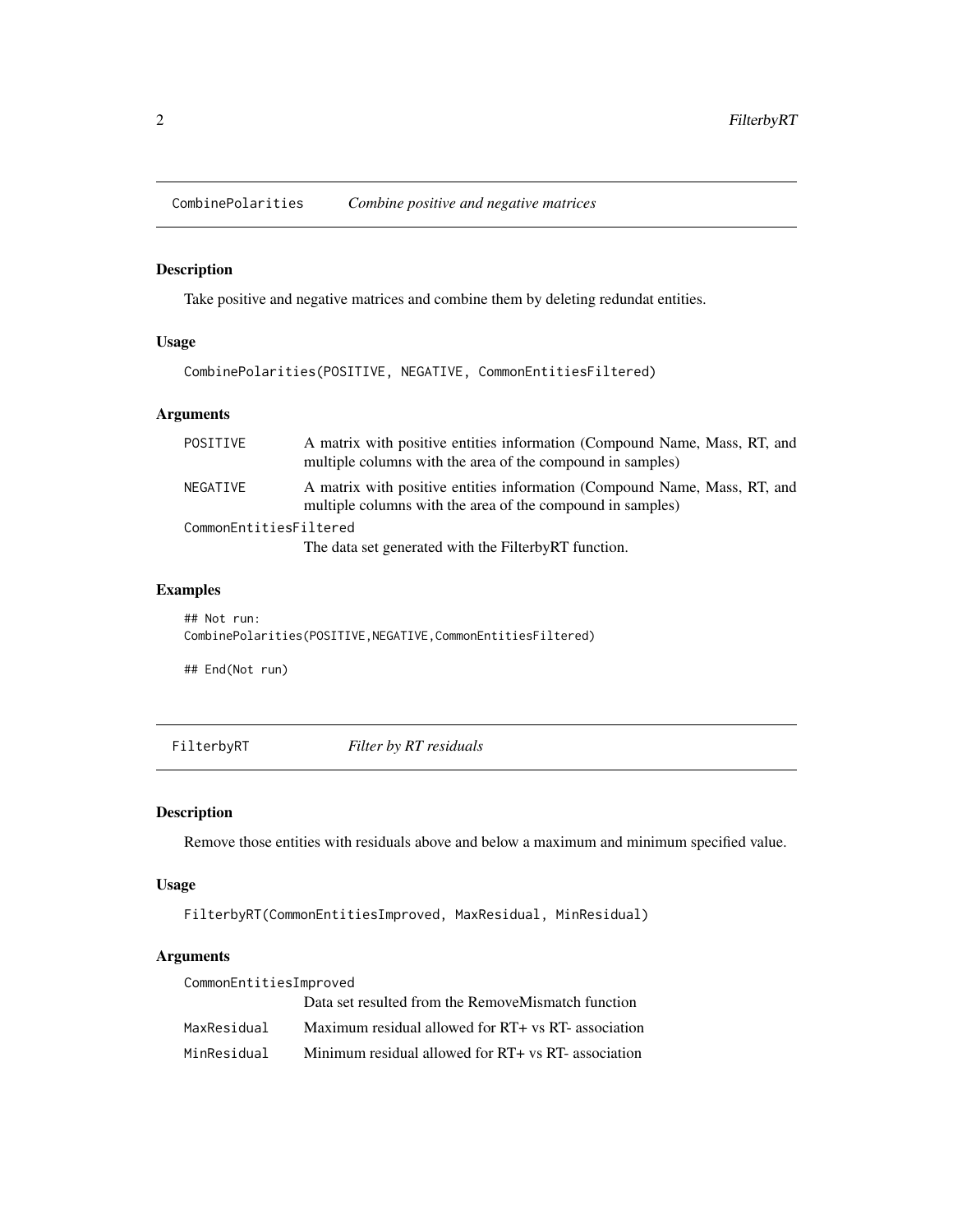#### <span id="page-2-0"></span>FindCommon 3

# Value

Plot filtered (RT+ vs RT-, regression, "residuals vs predicted", and Q-Q plot)

New CommonEntities table filtered, obtained after removing entities with very high or low residuals or RT+ vs RT-.

#### Examples

```
## Not run:
CommonEntitiesFiltered<-FilterbyRT(CommonEntitiesImproved,MaxResidual=0.5,MinResidual=(-0.5))
```
## End(Not run)

FindCommon *Find entities presented in both polarities*

#### Description

Takes matrices from positive and negative ionization mode and find entities in common.

#### Usage

```
FindCommon(POSITIVE, NEGATIVE, ADDUCTS, Masstolerance, RTtolerance)
```
## Arguments

| POSITIVE      | A matrix with positive entities information (Compound Name, Mass, RT, and<br>multiple columns with the area of the compound in samples).       |
|---------------|------------------------------------------------------------------------------------------------------------------------------------------------|
| NEGATIVE      | A matrix with positive entities information (Compound Name, Mass, RT, and<br>multiple columns with the area of the compound in samples).       |
| ADDUCTS       | A matrix with positive adducts, negative adducts and their difference in mass.                                                                 |
| Masstolerance | The tolerance in Da when considering the adducts that can be present in both<br>matrices.                                                      |
| RTtolerance   | The tolerance of retention time when comparing both polarities. It should be in<br>the same units as the RT in POSITIVE and NEGATIVE matrices. |

#### Examples

```
## Not run:
CommonEntities<-FindCommon(POSITIVE,NEGATIVE,ADDUCTS,Masstolerance=0.02,RTtorelance=0.5)
```
## End(Not run)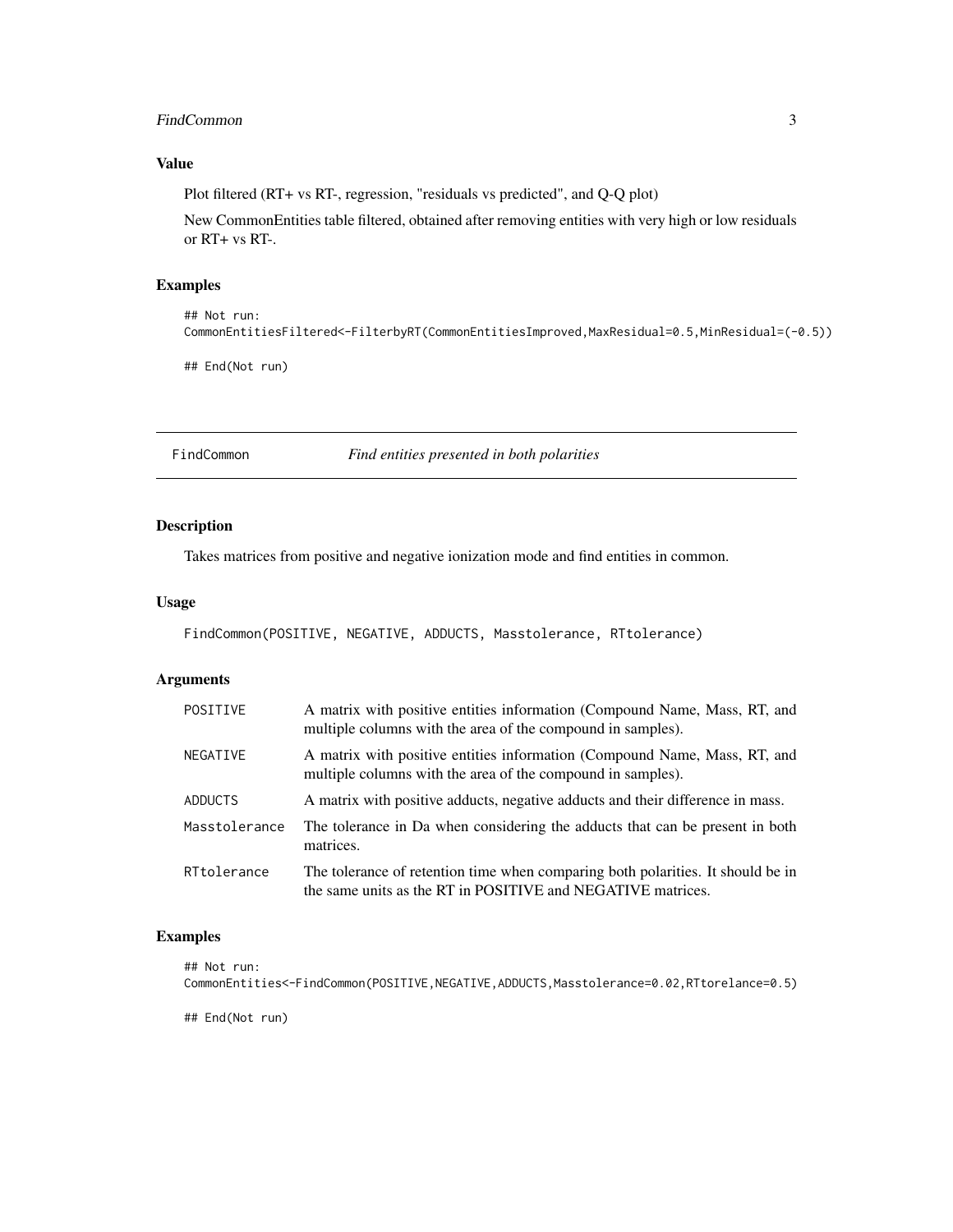<span id="page-3-0"></span>

#### Description

Remove those entities that have been associated to more than one adduct, retaining only the most probable.

#### Usage

```
RemoveMismatch(CommonEntities)
```
# Arguments

CommonEntities (Matrix generated from the FindCommon function).

#### Value

CommonEntitiesImproved The matrix without mismatched entities.

#### Examples

## Not run: CommonEntitiesImproved<-RemoveMismatch(CommonEntities)

## End(Not run)

StudyRTdiff *Study RT differences to lately remove outliers*

# Description

Study the correlation between RT in positive and negative ionization modes to find those entities that have been associated wrongly.

#### Usage

StudyRTdiff(CommonEntitiesImproved)

#### Arguments

CommonEntitiesImproved The resultant data set from the function RemoveMismatch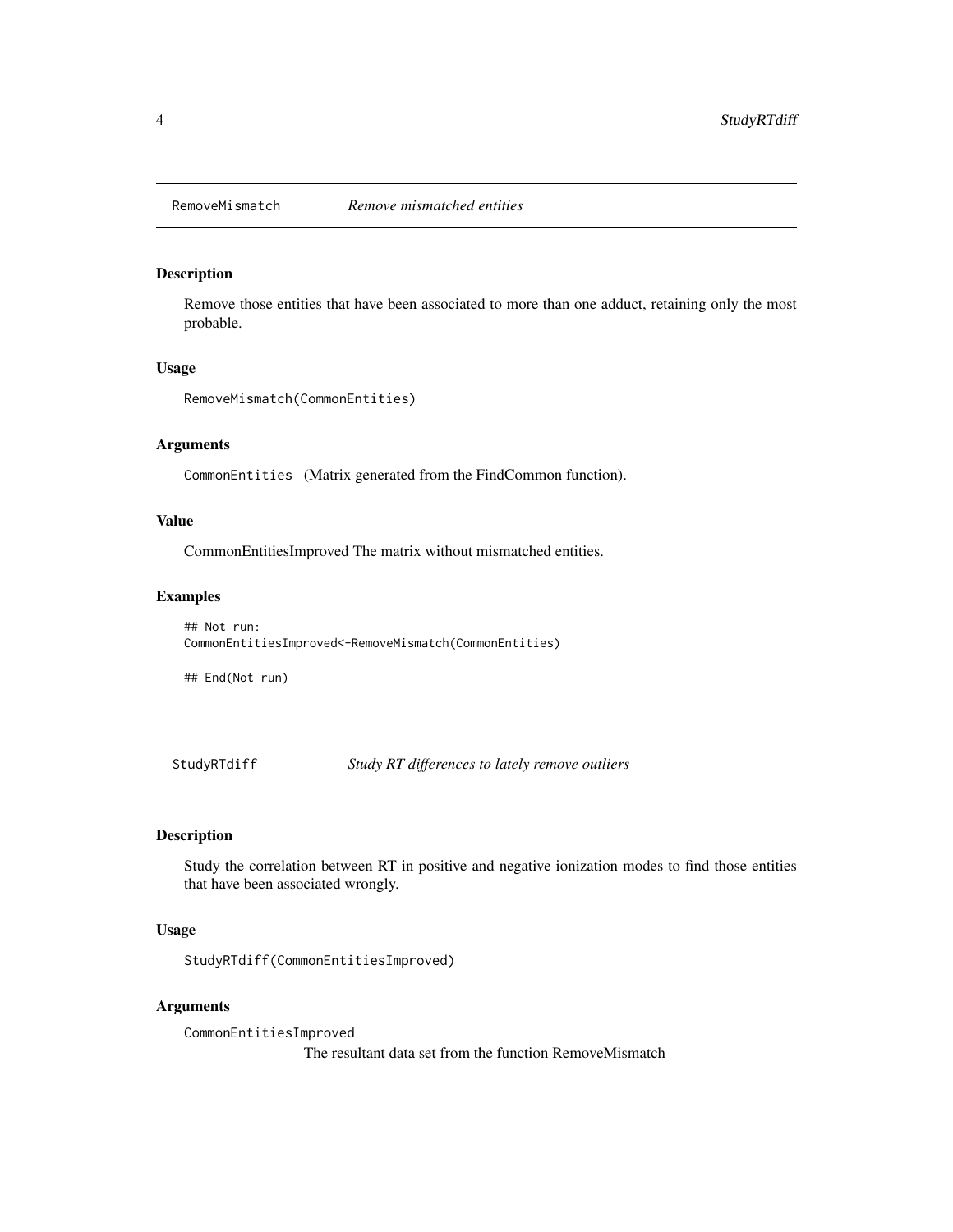# StudyRTdiff 5

# Value

Plot (RT+ vs RT-, regression, "residuals vs predicted", and Q-Q plot)

The CommonEntitiesImproved dataset now included a new column with residuals of each entity for the RT+ vs RT- regression.

# Examples

## Not run: CommonEntitiesImproved<-StudyRTdiff(CommonEntitiesImproved)

## End(Not run)